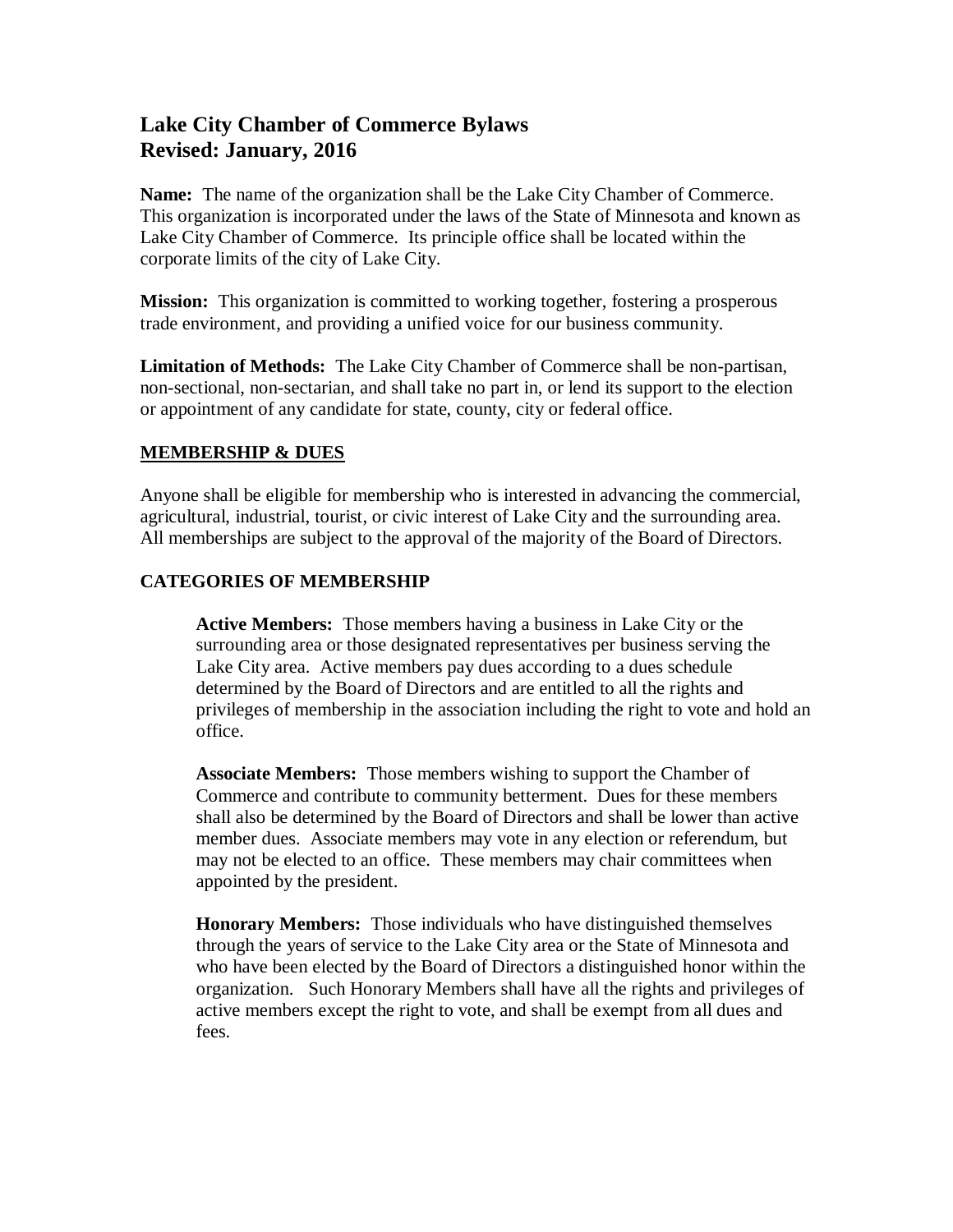#### **DUES**

The Board of Directors shall have the power to determine dues annually based on the financial needs of the organization.

#### **TERMINATION OF MEMBERSHIP**

Any member shall be terminated by the Board of Directors upon majority vote, for nonpayment of dues after 90 days from due date.

A Member may resign from the Chamber upon written notice to the Board of Directors. Dues paid by the Member will not be refunded.

A Member may be terminated by majority vote of the Board of Directors, at a regularly scheduled meeting, for conduct prejudicial to the aims and repute of the organization. Ten (10) day notice and a hearing before the Board of Directors are afforded the subject Membership. Remainder of Member paid dues will be refunded, prorated to first day of the next month following termination.

### **COMPOSITION, DUTIES, POWER, AND TERMS**

The government of the Chamber of Commerce, the direction of its work and the control of its property shall be vested in a Board of Directors. The Board of Directors will adopt rule, regulations, and policies for conducting the business of the Chamber of Commerce. The Board shall submit at the annual meeting a report of the finances of the organization.

### **DESCRIPTION OF THE BOARD**

- The Board of Directors shall be composed of President, President-Elect, Past President, Vice President, and six Directors.
	- Directors shall serve two-year terms and are elected by the general membership.
	- No Director at large shall serve for more than two consecutive terms. A director who has been elected to fill a vacated term shall be eligible for reelection.
	- No Director shall serve on the board for more than five consecutive years.
- **Directors** are liaisons to Chamber committees. They shall attend committee meetings and report to the Board of Directors monthly.
- **Directors** help recruit new members and participate in "First Dollar" presentations.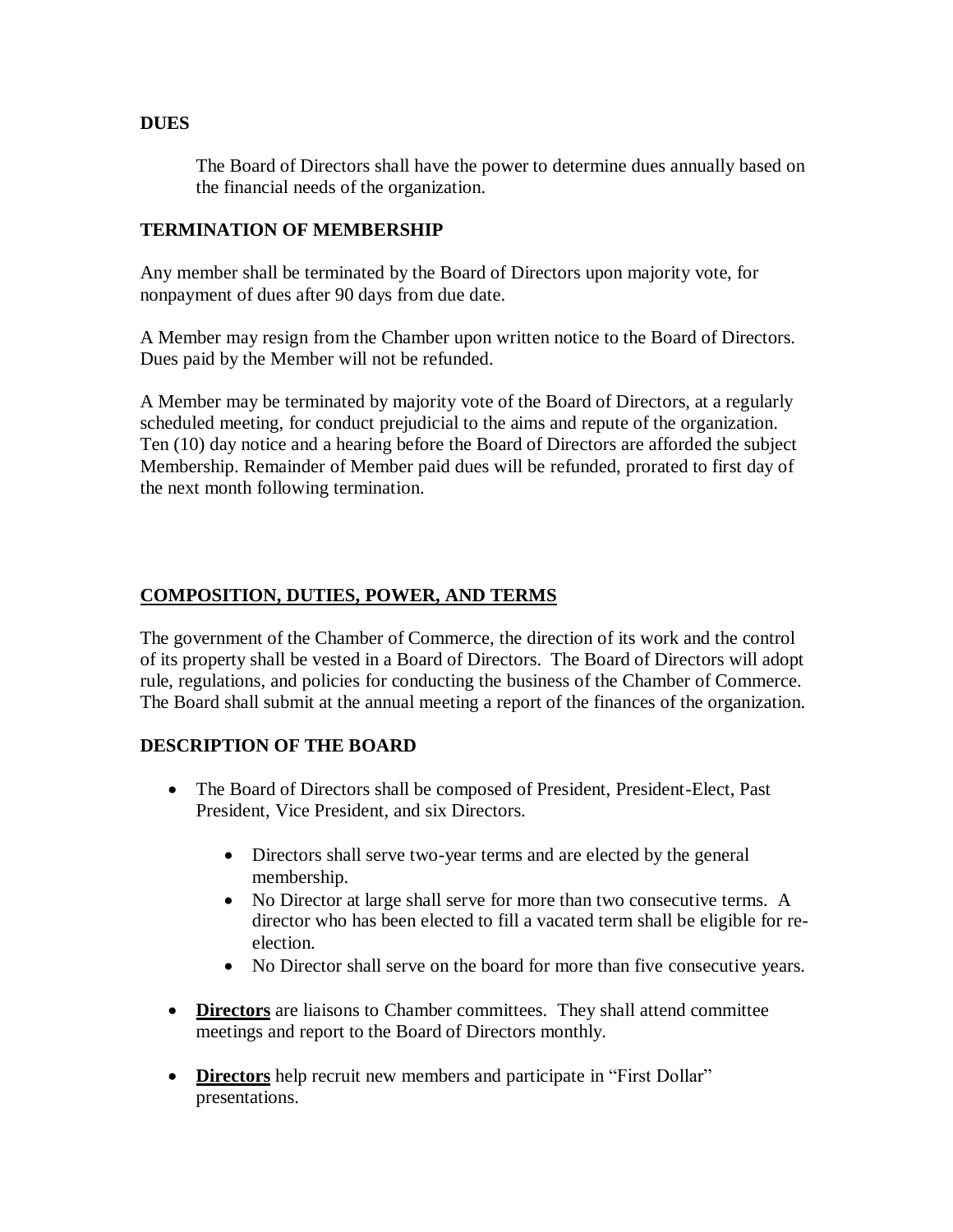All Chamber Board members shall be Chamber members in good standing with their dues paid.

### **OFFICIAL OFFICES**

- **•** President
- President-Elect
- Past-President
- Vice President
- Secretary/Treasurer
- $\bullet$  Directors (6)

Each of these offices, excluding the Secretary/Treasurer, shall be nominated and elected before January 20<sup>th</sup> and shall assume duties at the annual meeting. The outgoing President shall conduct old business and the new President shall conduct new business. The Executive Director shall fill the Secretary/Treasurer position.

**Length of Term:** Officers may only hold their position for one consecutive term.

### **DUTIES OF THE OFFICERS**

### **PRESIDENT**

- The President shall preside at all meetings of the Chamber and Board. He/She shall perform all duties incident to his/her office and advise such action as might be deemed by him/her likely to increase the usefulness of the Chamber.
- At the Annual meeting, the President-Elect will give his/her plan of action for the coming year.
- The President shall appoint, subject to the approval of the Board, standing Committees and such other Committees as may be deemed necessary from time to time. Each Committee the President appoints shall consist of at least one member of the Board of Directors whenever possible.
- The Board of Directors shall supply each Committee with a written commission stating the purpose and duties assigned to the committee.

### **PRESIDENT-ELECT**

The President-Elect shall serve on the Finance Committee and, as such, is also responsible for dues collection. In the absence of the President, the President-Elect shall assume the Presidential duties.

# **VICE PRESIDENT & PAST PRESIDENT**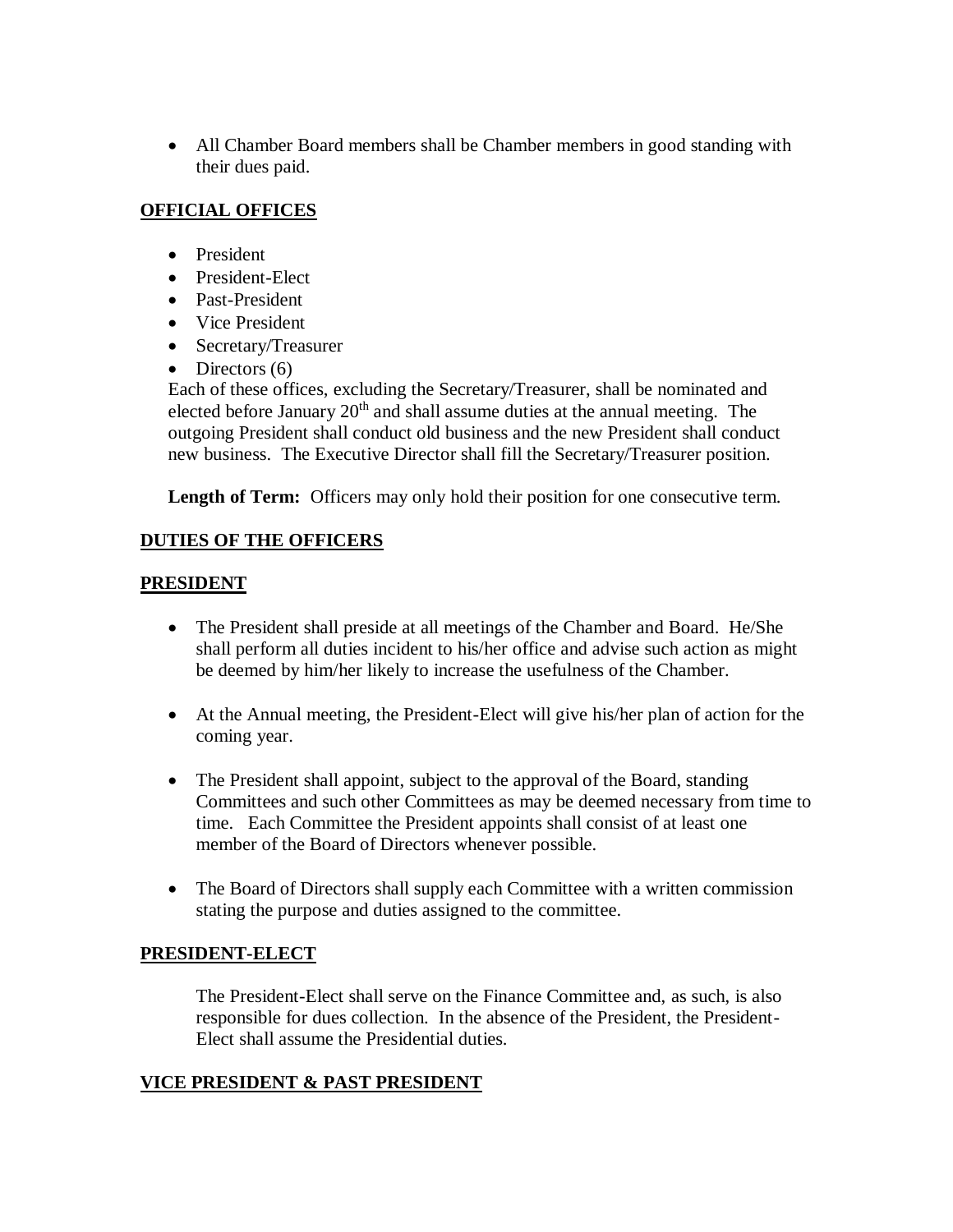The Vice President and Past President will work with the President Elect on collection of delinquent dues and encourage continued participation in the Chamber. In the absence of the President and President Elect, the Vice President shall assume the duties of the President.

### **EXECUTIVE DIRECTOR**

- The Executive Director shall be hired by the Board of Directors and shall be Chief Executive Officer and Secretary/Treasurer of the Lake City Chamber of **Commerce**
- It shall be the duty of the Executive Director to conduct the official correspondence, preserve the books, documents and communications, keep books of accounts, and maintain an accurate record of the proceedings of the Chamber, the Board of Directors and all committees.
- He/She shall submit a financial statement and written report of the year's work at the close of the fiscal year.
- He/She shall have general supervision over all employees of the Chamber.
- He/She shall perform duties as may be incident to his/her office, subject to the direction of the Board of Directors.
- Upon termination of employment, the Executive Director shall deliver to the Board of Directors all books, papers, and property of the Chamber.
- The position of Executive Director and all assistants shall be bonded in the amount approved by the Board of Directors and the Chamber shall pay the fee.

# **ELECTION PROCESS**

**Nominating Committee**, consisting of the President, the immediate Past President and two members of the Chamber at large, shall choose a member from the Chamber at large for the office of President-Elect, Vice President and three Directors.

Members in good standing can make nominations by contacting the Nominating Committee or the Chamber office prior to December 15<sup>th</sup>. Nominations are to be completed by December 24<sup>th</sup>.

The President-Elect shall automatically become President at the Annual Meeting.

The Officers and Directors shall be elected by secret ballot sent out to each member and ballots shall be returned to the Executive Director by January  $20<sup>th</sup>$ .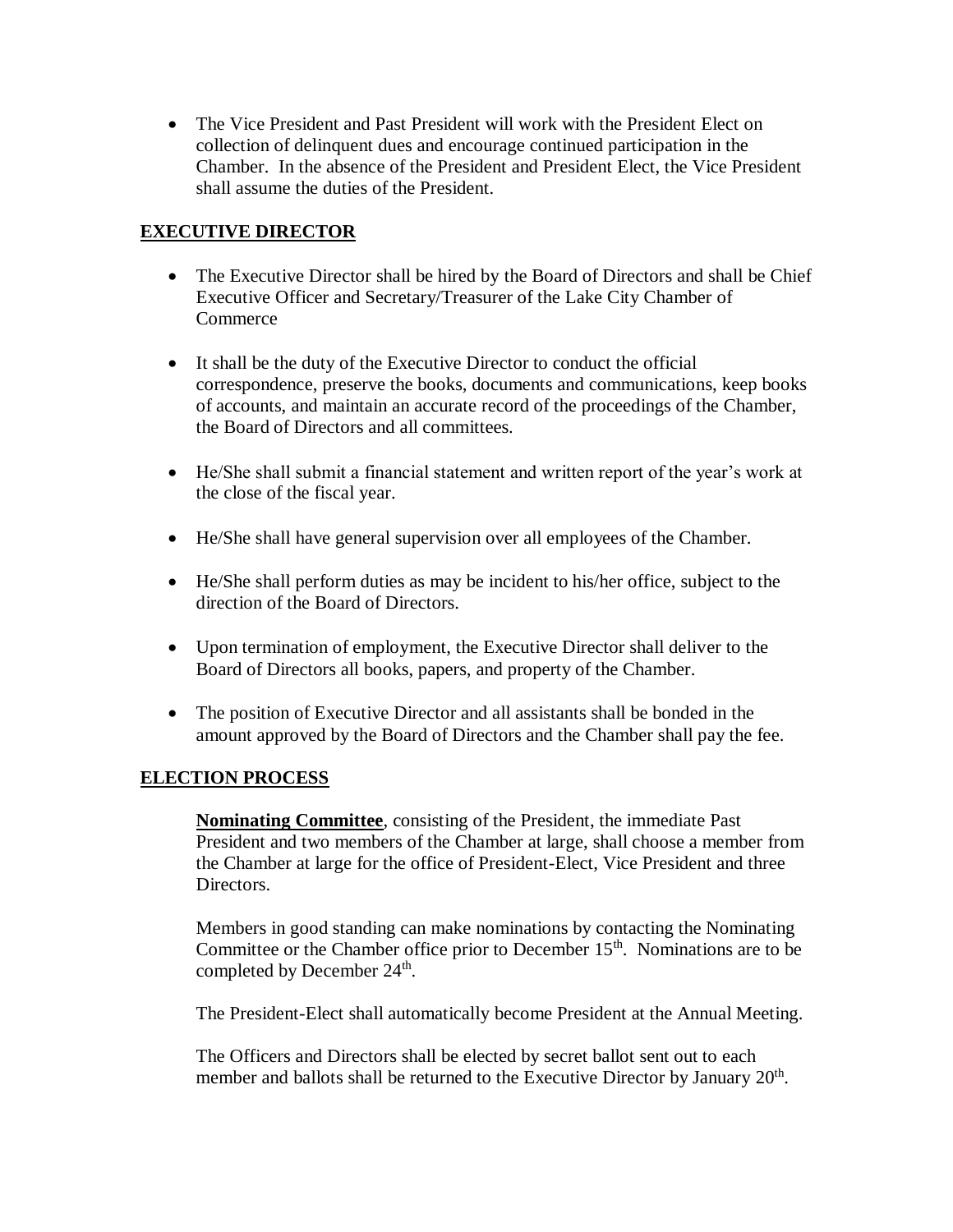### **RESIGNATION OF A BOARD MEMBER**

A Director shall be deemed to have resigned from the Board in the event any of the following occur:

- If a director misses three regular meetings of the Board of Directors unless the absence is a result of illness or is otherwise excused by a majority of the Board.
- If the director terminates his/her relationship with the member organization which he/she represented.
- If the director him/herself submits a letter of resignation.

When a vacancy occurs, the board shall appoint a member to fill the position for the remainder of the term previously occupied by the director who has resigned.

#### **EXECUTIVE COMMITTEE**

This Committee shall be composed of the President, President Elect, the immediate Past President and the Executive Director of the Chamber.

Between meetings of the Board, the Executive Committee shall have charge of the routine business of the Chamber. It shall have general charge of the finances and property of the Chamber and shall have the authority to order disbursements for necessary expenses and may grant to any committee a reasonable budget allowance for such work as previously approved by the Board.

### **FINANCE COMMITTEE**

The Finance Committee shall be made up of the following: The President-Elect, who shall serve as the chairman, the Executive Director and two appointed persons, to be appointed annually.

The responsibility of the Finance Committee shall be budget formulation and ongoing financial review.

**AUDIT.** Two (2) or more Chamber members not serving on the Finance Committee shall execute an annual audit. The audit report shall be delivered to the Board of Directors for their review and action.

### **QUORUMS, REFERENDA, AMENDMENTS**

#### **DETERMINING QUORUMS**

 **Board of Directors Meeting**: A quorum shall consist of no fewer than 50% of the Board members.